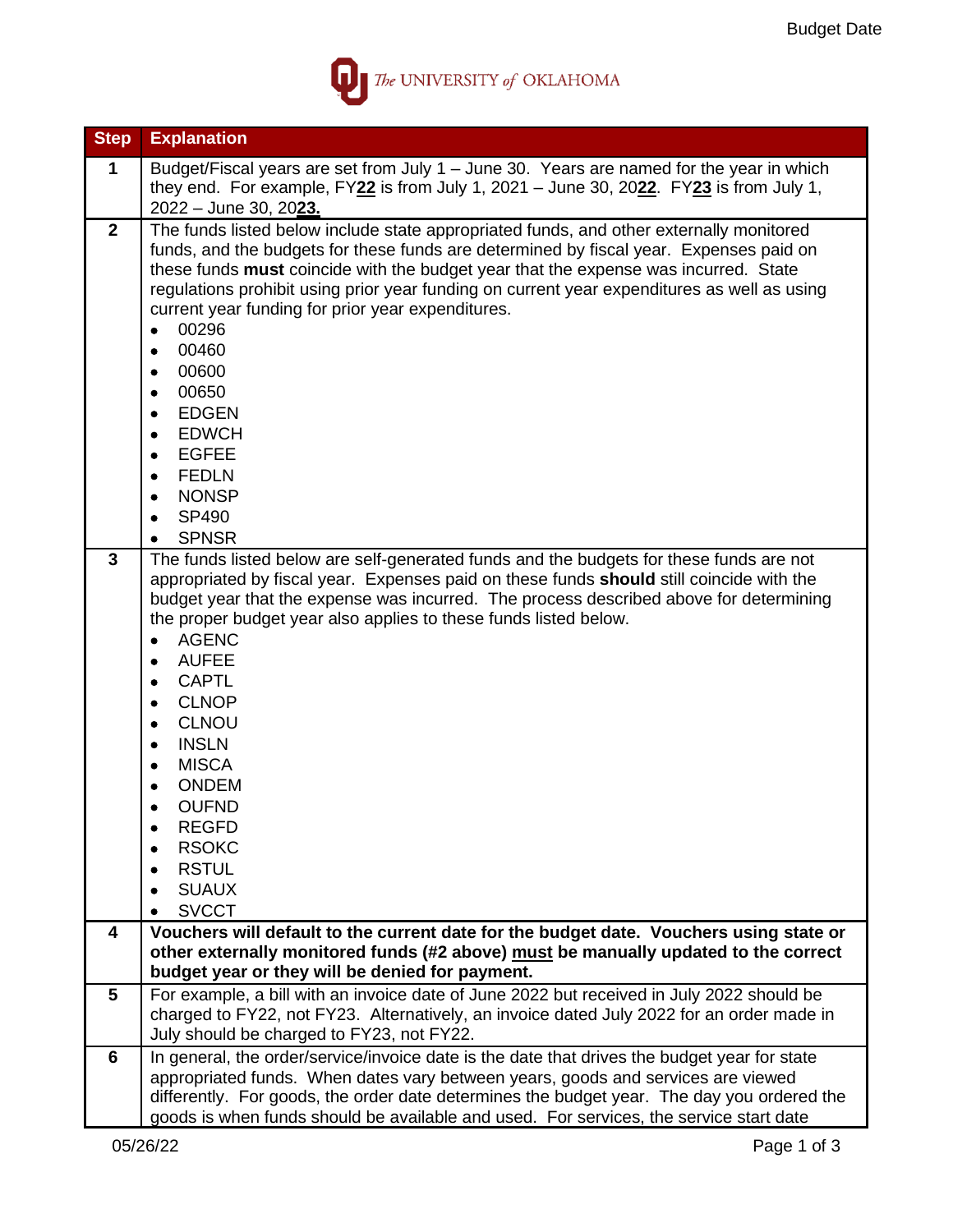

|                                               | determines the budget year. The day that you start receiving services is when funds should<br>be available and used.                                                                                                                                                                         |
|-----------------------------------------------|----------------------------------------------------------------------------------------------------------------------------------------------------------------------------------------------------------------------------------------------------------------------------------------------|
| $\overline{7}$                                | The budget year can be changed by updating the Budget Date. Budget Date is the last field<br>available in the chartfield spread and defaults to the current date.                                                                                                                            |
| 8                                             | To see the Budget Date field on a voucher, click on the <b>Show All Columns</b> tab.                                                                                                                                                                                                         |
|                                               | Invoice Lines 2<br>$Q \mid \mathbb{N} \mid \mathbb{N}$ 1 of 1 $\vee$<br>$  $   View All                                                                                                                                                                                                      |
|                                               | Q<br>Copy Down<br>SpeedChart<br>Line<br>$+$ $-$<br>One Asset<br>"Distribute by<br>Amount<br>$\alpha$<br>Ship To EH_0303<br>Calculate<br>Q<br>Item<br><b>Description</b><br>Quantity<br><b>Packing Slip</b><br>$\alpha$<br><b>UOM</b><br><b>Unit Price</b><br>0.00<br><b>Line Amount</b>      |
| E.                                            | ▼ Distribution Lines<br>$\alpha$<br>1-1 of 1 $\sim$<br>$  $ $  $ View All                                                                                                                                                                                                                    |
|                                               | <b>GL Chart</b><br><b>Exchange Rate</b><br><b>Statistics</b><br><b>Assets</b>                                                                                                                                                                                                                |
|                                               | PC Bus<br>Copy<br>Line<br>*GL Unit<br>Org<br><b>Function</b><br>Entity<br><b>Purpose</b><br>Pro<br><b>Merchandise Amt</b><br>Quantity<br>Account-<br>Fund<br>Source<br>Down<br>Unit                                                                                                          |
| t.,                                           | $\hbox{\tt Q}$<br>$\mathsf Q$<br>$\mathsf Q$<br>$\hbox{\footnotesize \alpha}$<br>Q<br>Q<br>$\hbox{\tt Q}$<br>NORMN <sup>Q</sup><br>Q<br>$\Box$<br>0.00<br>-                                                                                                                                  |
|                                               |                                                                                                                                                                                                                                                                                              |
| Invoice Lines 2<br>Distribution Lines<br>EF Q | $\alpha$<br>Copy Down<br>SpeedChart<br>Line<br>$+$ $-$<br>One Asset<br>'Distribute by<br>$\alpha$<br>Ship To EH 0303<br>Calculate<br>$\alpha$<br><b>Horr</b><br>Description<br>Quantity<br><b>Packing Slip</b><br><b>LION</b><br>$\alpha$<br><b>Unit Price</b><br>0.00<br><b>Line Amount</b> |
| 4II                                           |                                                                                                                                                                                                                                                                                              |
|                                               | Copy<br>Down<br>*GL Unit<br>Activity<br><b>Budget Date</b><br><b>Account</b><br>urpos<br>06/30/2022 (금<br>$\Box$<br>NORMN <sub>Q</sub><br>$\alpha$<br>$\alpha$<br>Q<br>$\alpha$<br>$\alpha$<br>$\alpha$<br>$\alpha$<br>$\alpha$<br>0.00                                                      |
| 9                                             | To change the budget year charged, update the budget date to either 06/30/2022 for FY22,<br>or 07/01/2022, for FY23. Only these two dates are allowed in this field.                                                                                                                         |
| 10                                            | Purchase Orders are encumbered by budget/fiscal year and expenses must be paid in the<br>correct year to appropriately alleviate the funds.                                                                                                                                                  |
| 11                                            | When receiving on a Purchase Order, the Due Date will reflect the budget year. 06/30/22 is<br>FY22. 06/30/23 is FY23.                                                                                                                                                                        |